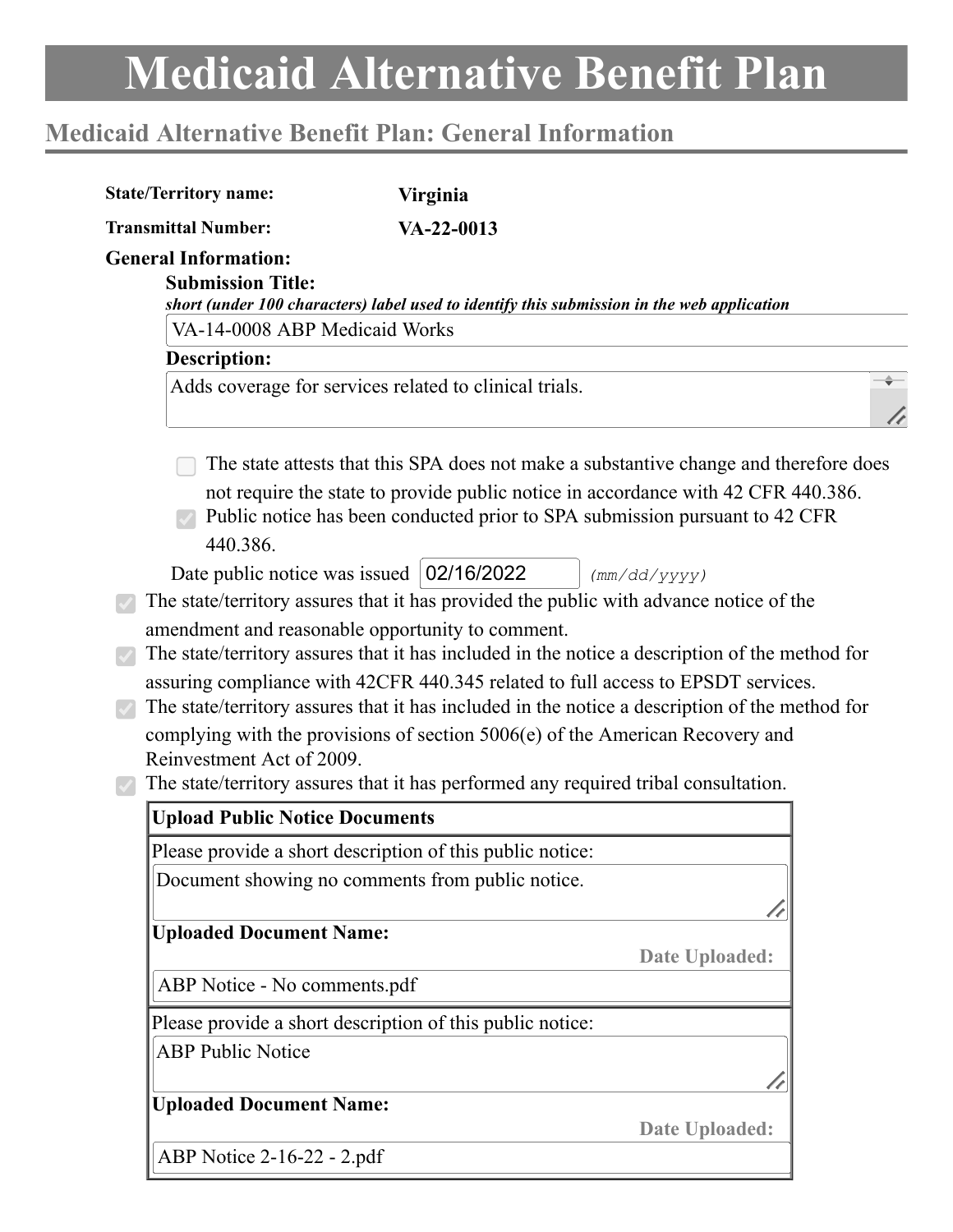#### **ABP Screening Statements to Indicate Required Forms**

Select one of the following options for eligibility group coverage:

- **The population group for this Alternative Benefit Plan includes only** the adult group under section 1902(a)(10)(A)(i)(VIII) of the Act. *If the state selects this option, the state must complete form ABP2a to indicate agreement to voluntary benefit package selection assurances for the adult group.*
- **The population group for this Alternative Benefit Plan includes the adult group under section 1902(a)(10)(A)(i)(VIII) of the Act, and also includes other groups.** *If the state selects this option, the state must complete forms ABP2a and ABP2b to indicate agreement to voluntary benefit package selection assurances for the adult group and voluntary enrollment assurances for other eligibility groups.*
- **The population for this Alternative Benefit Plan does not include the adult group under section 1902(a)(10)(A)(i)(VIII) of the Act.** *If the state selects this option, the state must complete form ABP2b to indicate agreement to voluntary enrollment assurances for these eligibility groups.*

Enrollment is mandatory for some or all participants. *If selected, the state must complete form ABP2c to indicate agreement to mandatory enrollment assurances.*

Specify the number of **benchmark** benefit packages that will be created or amended with this submission. *The state must submit one version of forms ABP3, ABP3.1, ABP4, ABP5, and ABP8 for each benchmark benefit package.*

Specify the number of **benchmark-equivalent** benefit packages that will be created or amended with this submission. *The state must submit one version of forms ABP3, ABP3.1, ABP4, ABP6, and ABP8 for each benchmark-equivalent benefit package.*

1

# **Medicaid Alternative Benefit Plan: File Management Summary**

| <b>State/Territory name:</b> | <b>Virginia</b> |
|------------------------------|-----------------|
| <b>Transmittal Number:</b>   | $VA-22-0013$    |

| $\begin{array}{c} \n\text{Form} \\ \n\text{Code} \n\end{array}$ | <b>Form Name</b>                            | $\begin{array}{c} \textbf{Uploaded} \\ \textbf{Form} \end{array}$<br> Count |
|-----------------------------------------------------------------|---------------------------------------------|-----------------------------------------------------------------------------|
| ABP1                                                            | <b>Alternative Benefit Plan Populations</b> |                                                                             |
|                                                                 |                                             |                                                                             |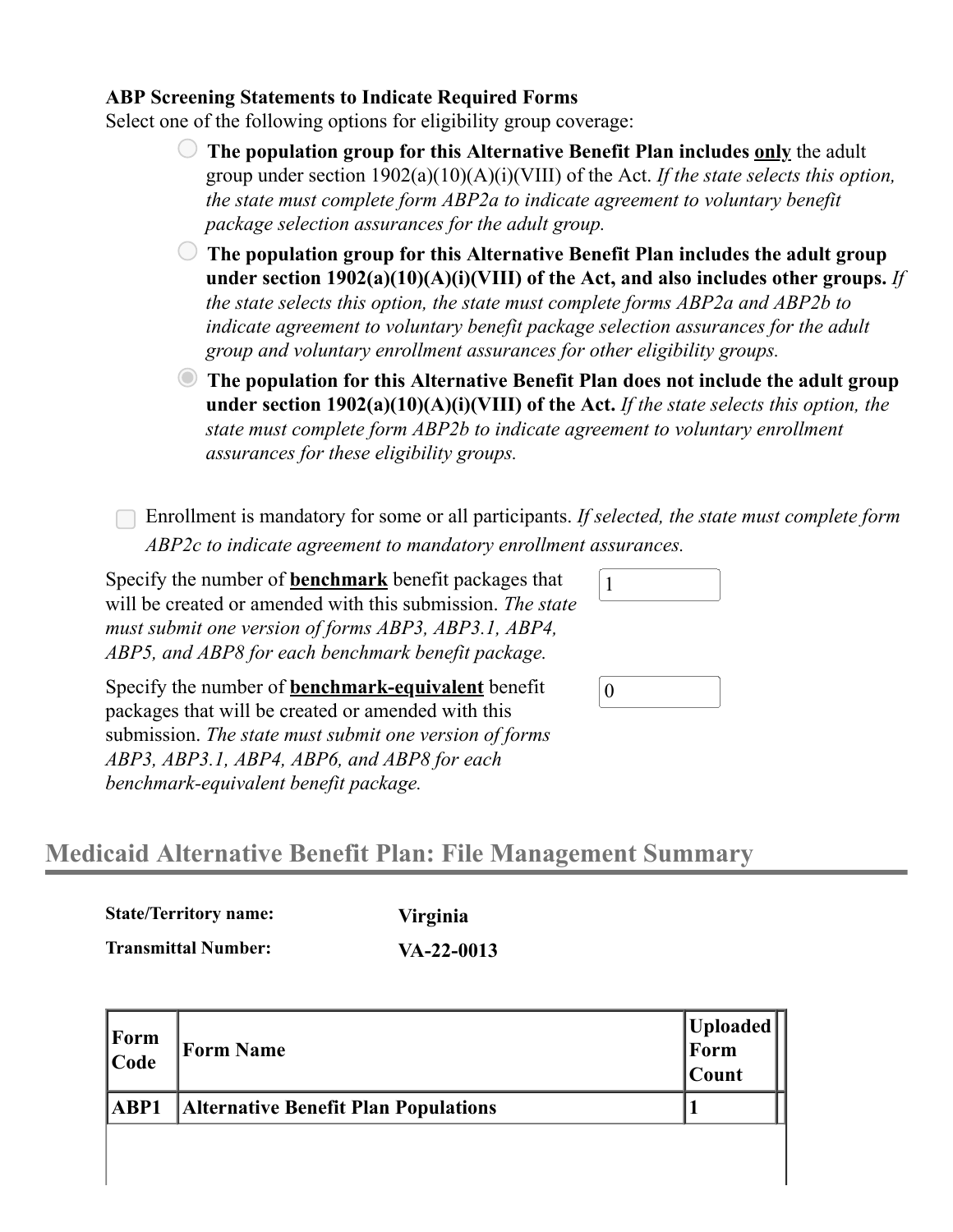| Form<br>Code | <b>Form Name</b>                                                                                                                                                                                                                                                                                                                                                                                                                         | <b>Uploaded</b><br>Form<br>Count |
|--------------|------------------------------------------------------------------------------------------------------------------------------------------------------------------------------------------------------------------------------------------------------------------------------------------------------------------------------------------------------------------------------------------------------------------------------------------|----------------------------------|
|              | <b>Voluntary Benefit Package Selection Assurances -</b><br>ABP2a Eligibility Group under Section 1902(a)(10)(A)(i)(VIII) of<br>the Act                                                                                                                                                                                                                                                                                                   | $\bf{0}$                         |
| ABP2b        | <b>Voluntary Enrollment Assurances for Eligibility Groups</b><br>other than the Adult Group under Section $1902(a)(10)(A)$<br>(i)(VIII) of the Act                                                                                                                                                                                                                                                                                       | 0                                |
|              | <b>ABP2c Enrollment Assurances - Mandatory Participants</b>                                                                                                                                                                                                                                                                                                                                                                              | $\mathbf{0}$                     |
| ABP3         | <b>ABP3-Selection of Benchmark Benefit Package or</b><br>Benchmark-Equivalent Benefit Package (Use only if ABP<br>has an effective date prior to 1/1/2020 or if only changing<br>the section 1937 Coverage Option of an ABP<br>implemented prior to 1/1/2020)<br><sub>or</sub><br><b>ABP3.1-Selection of Benchmark Benefit Package or</b><br>Benchmark-Equivalent Benefit Package (Use only for<br>ABP's effective on or after 1/1/2020) |                                  |
| ABP4         | <b>Alternative Benefit Plan Cost-Sharing</b>                                                                                                                                                                                                                                                                                                                                                                                             | $\mathbf{1}$                     |
| ABP5         | <b>Benefits Description</b>                                                                                                                                                                                                                                                                                                                                                                                                              | $\vert$ 1                        |
| ABP6         | <b>Benchmark-Equivalent Benefit Package</b>                                                                                                                                                                                                                                                                                                                                                                                              | $\mathbf{0}$                     |
| ABP7         | <b>Benefits Assurances</b>                                                                                                                                                                                                                                                                                                                                                                                                               | $\mathbf{1}$                     |
| ABP8         | <b>Service Delivery Systems</b>                                                                                                                                                                                                                                                                                                                                                                                                          | 1                                |
| ABP9         | <b>Employer Sponsored Insurance and Payment of</b><br><b>Premiums</b>                                                                                                                                                                                                                                                                                                                                                                    | 1                                |
| ABP10        | <b>General Assurances</b>                                                                                                                                                                                                                                                                                                                                                                                                                | 1                                |
| ABP11        | <b>Payment Methodology</b>                                                                                                                                                                                                                                                                                                                                                                                                               | $\vert$ 1                        |

**Medicaid Alternative Benefit Plan: File Management Detail**

**Form ABP1: Alternative Benefit Plan Populations**

**ABP1 Forms List**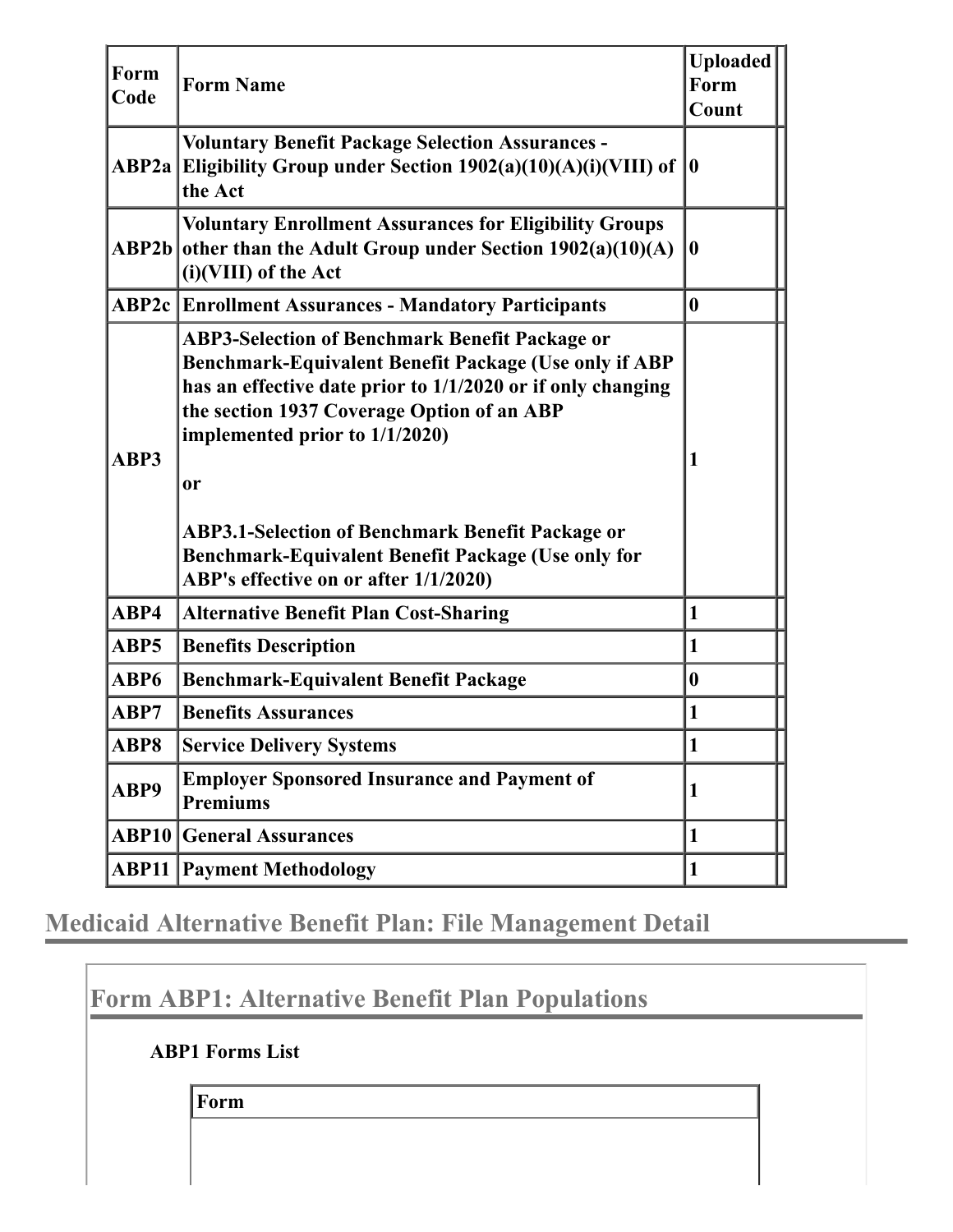Please provide a short description of this ABP1 form:

ABP1 is a description of the population served by this program and geographic area covered.

#### **Uploaded Form Name:**

**Date Uploaded: 03/25/2014**

ABP1 Medicaid Works 3-10-22.pdf

#### **Support Documents**

#### **Document**

Please provide a short description of this support document:

Public notice of intent to submit a State Plan Amendment regarding the Alternative Benefit Plan

**Uploaded Document Name:**

**Date Uploaded:**

ABP Notice 2-16-21.pdf

Please provide a short description of this support document: Document showing no comments from public notice.

**Uploaded Document Name:**

**Date Uploaded:**

ABP Notice - No comments.pdf

**Form ABP2a: Voluntary Benefit Package Selection Assurances - Eligibility Group under Section 1902(a)(10)(A)(i)(VIII) of the Act**

# **ABP2a Forms List**

**Form**

**Support Documents**

**Document**

**Form ABP2b: Voluntary Enrollment Assurances for Eligibility**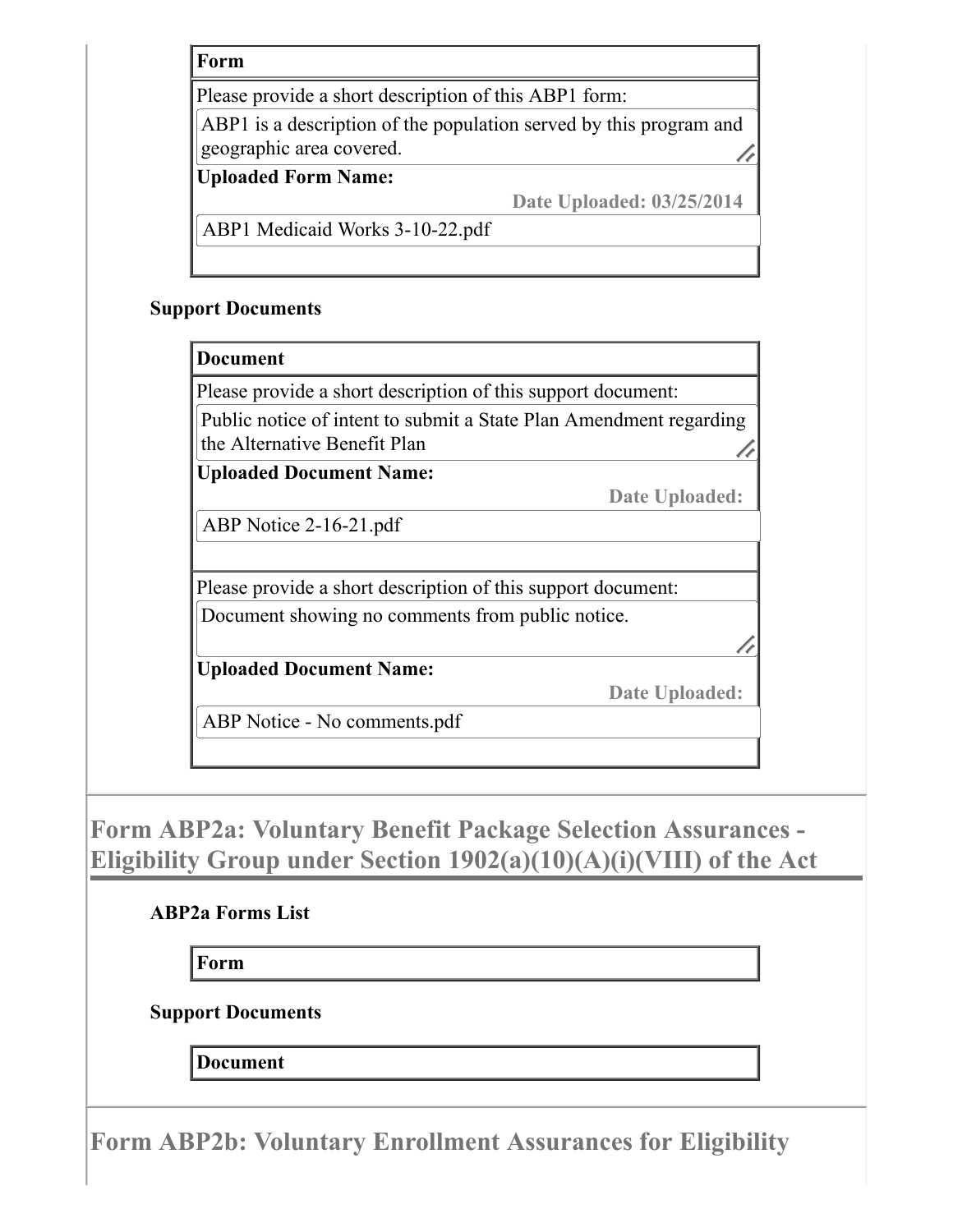# **Groups other than the Adult Group under Section 1902(a)(10)(A)(i) (VIII) of the Act**

## **ABP2b Forms List**

**Form**

#### **Support Documents**

**Document**

Please provide a short description of this support document: This document is the application that the enrollee signs to opt in to the Medicaid Works program, which includes notification

**Uploaded Document Name:**

**Date Uploaded: 03/25/2014**

h

ABP2b 10-17-14.pdf

# **Form ABP2c: Enrollment Assurances - Mandatory Participants**

## **ABP2c Forms List**

**Form**

**Support Documents**

**Document**

**Form ABP3: ABP3-Selection of Benchmark Benefit Package or Benchmark-Equivalent Benefit Package (Use only if ABP has an effective date prior to 1/1/2020 or if only changing the section 1937 Coverage Option of an ABP implemented prior to 1/1/2020). Or ABP3.1-Selection of Benchmark Benefit Package or Benchmark-Equivalent Benefit Package (Use only for ABP's effective on or after 1/1/2020).**

## **ABP3 Forms List**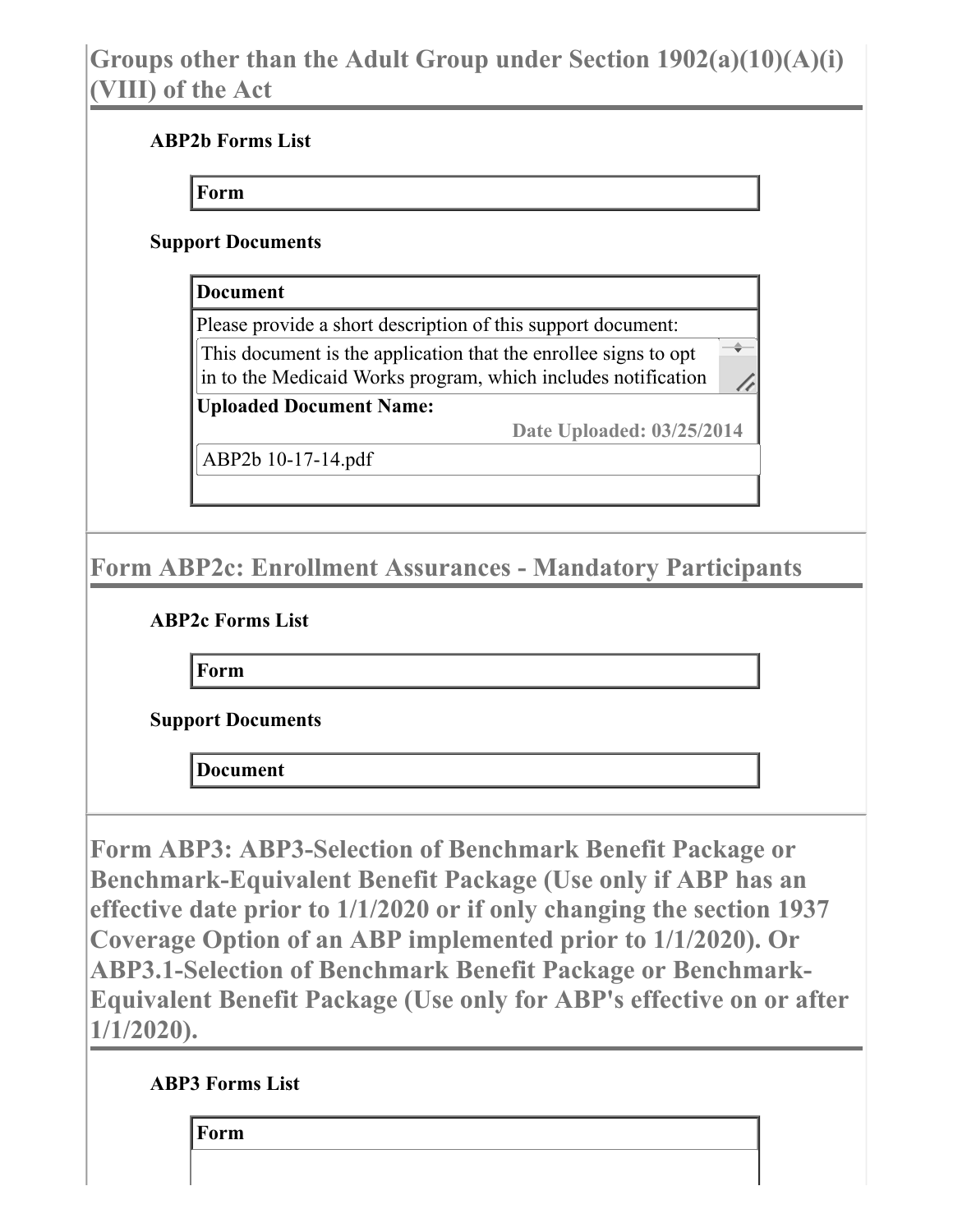Please provide a short description of this ABP3 form:

This document is the selection of the benchmark benefit package

## **Uploaded Form Name:**

**Date Uploaded:**

ABP3 Medicaid Works 3-10-22.pdf

#### **Support Documents**

**Document**

# **Form ABP4: Alternative Benefit Plan Cost-Sharing**

## **ABP4 Forms List**

**Form**

Please provide a short description of this ABP4 form:

ABP Cost-Sharing

**Uploaded Form Name:**

**Date Uploaded: 03/25/2014**

ABP4 Medicaid Works 3-10-22.pdf

## **Support Documents**

**Document**

# **Form ABP5: Benefits Description**

## **ABP5 Forms List**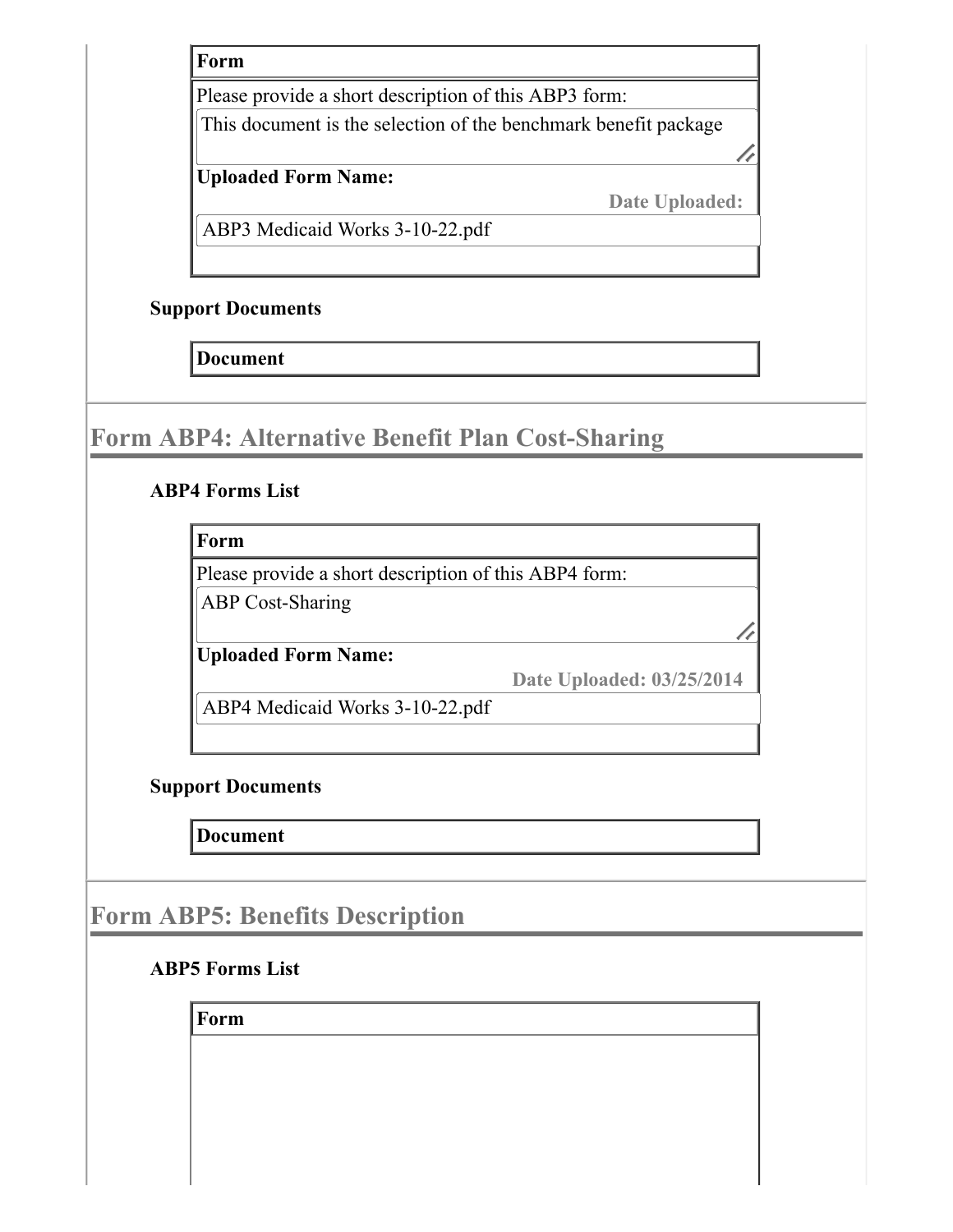Please provide a short description of this ABP5 form:

Benefits description

## **Uploaded Form Name:**

**Date Uploaded:**

ABP5 Medicaid Works 4-6-22.pdf

#### **Support Documents**

**Document**

# **Form ABP6: Benchmark-Equivalent Benefit Package**

#### **ABP6 Forms List**

**Form**

**Support Documents**

**Document**

# **Form ABP7: Benefits Assurances**

#### **ABP7 Forms List**

#### **Form**

Please provide a short description of this ABP7 form:

Benefit Assurances.

# **Uploaded Form Name:**

**Date Uploaded: 03/25/2014**

ABP7 Medicaid Works 3-10-22.pdf

## **Support Documents**

**Document**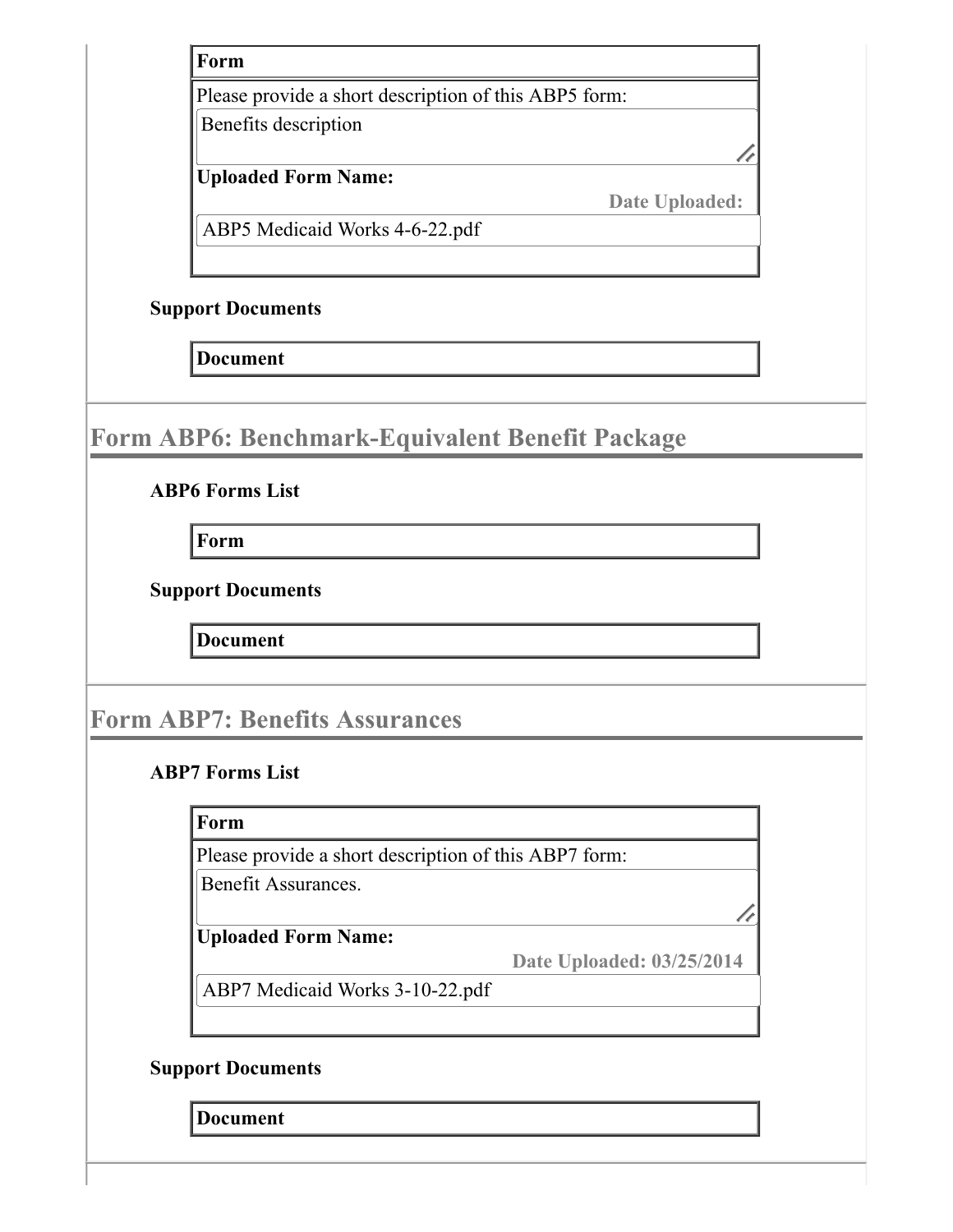#### **ABP8 Forms List**

#### **Form**

Please provide a short description of this ABP8 form:

Description of thee service delivery systems for the ABP.

**Uploaded Form Name:**

**Date Uploaded:**

//

ABP8 Medicaid Works 3-10-22.pdf

#### **Support Documents**

**Document**

# **Form ABP9: Employer Sponsored Insurance and Payment of Premiums**

## **ABP9 Forms List**

**Form**

Please provide a short description of this ABP9 form: Description of Employer-Sponsored Insurance.

**Uploaded Form Name:**

**Date Uploaded: 03/25/2014**

ABP9 Medicaid Works 3-10-22.pdf

## **Support Documents**

**Document**

**Form ABP10: General Assurances**

## **ABP10 Forms List**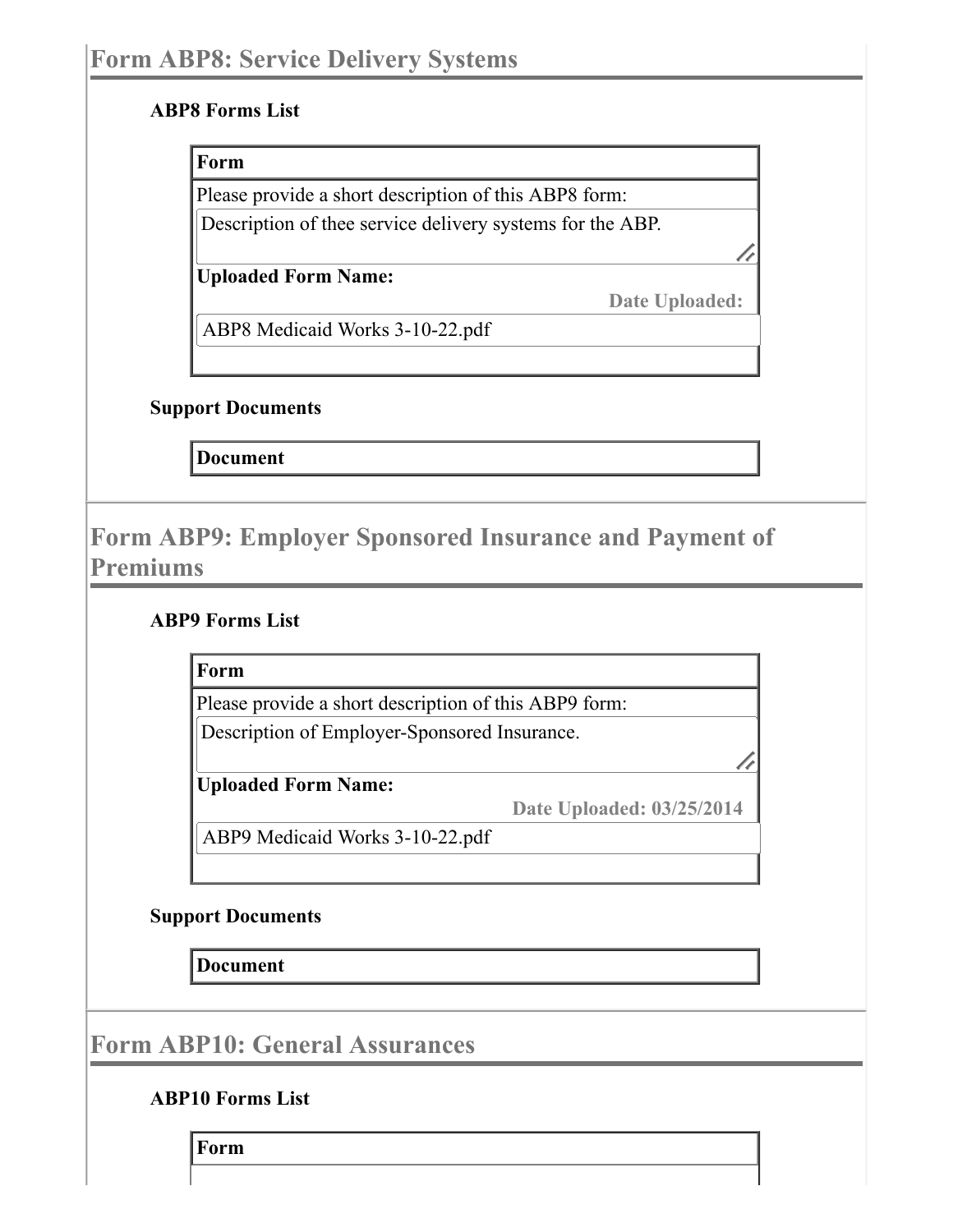Please provide a short description of this ABP10 form:

General Assurances.

# **Uploaded Form Name:**

**Date Uploaded: 03/25/2014**

ABP10 Medicaid Works 3-10-22.pdf

# **Support Documents**

**Document**

# **Form ABP11: Payment Methodology**

# **ABP11 Forms List**

**Form**

Please provide a short description of this ABP11 form:

Description of Payment Methodology.

**Uploaded Form Name:**

**Date Uploaded: 03/25/2014**

ABP11 Medicaid Works 3-10-22.pdf

# **Support Documents**

## **Document**

Please provide a short description of this support document:

State Plan 4.19-B Page

# **Uploaded Document Name:**

**Date Uploaded:**

New 4.19-B MW Nut Serv Page 10-30-14.doc

# **Medicaid Alternative Benefit Plan: Tribal Input**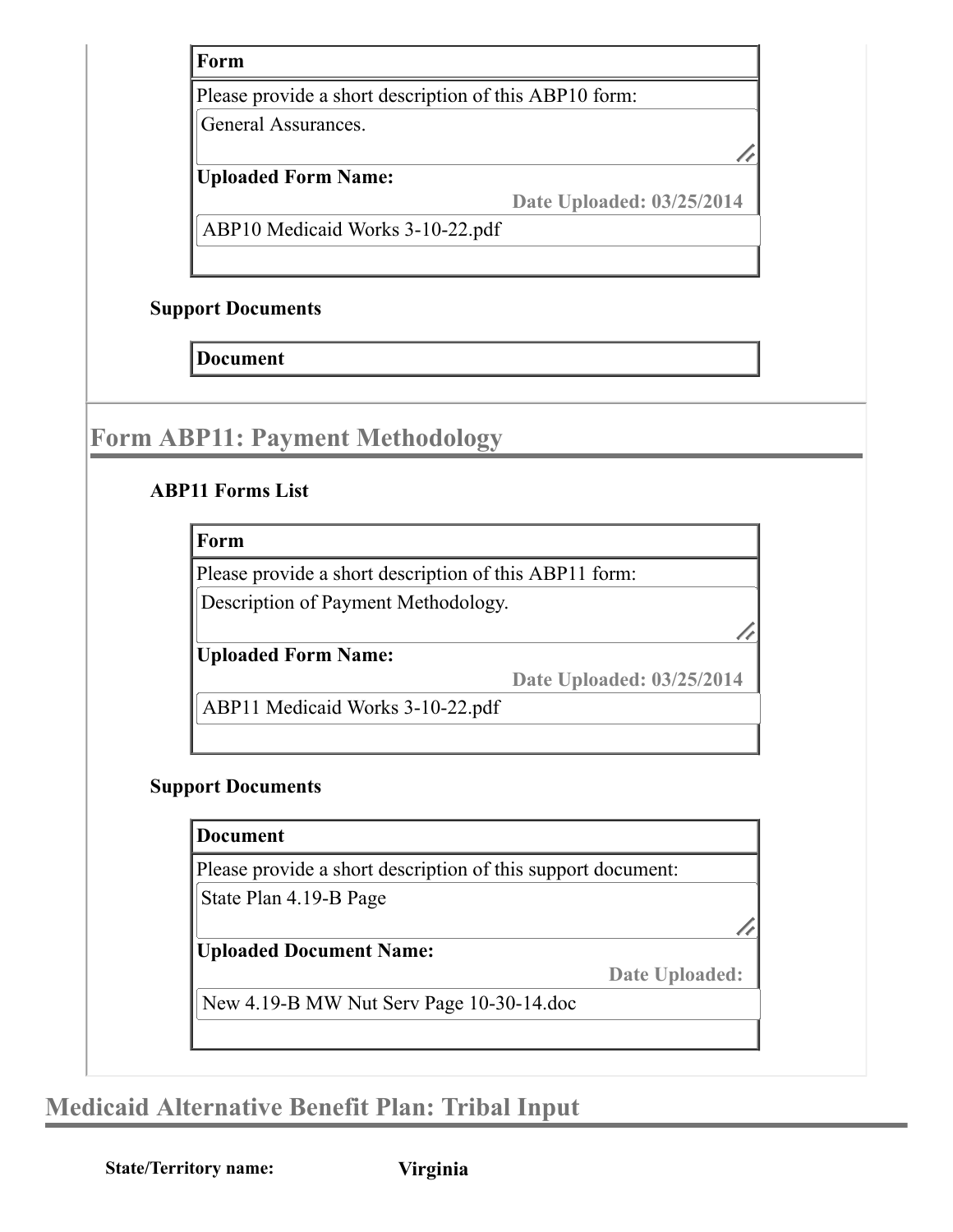- **One or more Indian Health Programs or Urban Indian Organizations furnish health care services in this State.**
	- **This State Plan Amendment is likely to have a direct effect on Indians, Indian health programs or Urban Indian Organizations.**
	- **The State has solicited advice from Indian Health Programs, Urban Indian Organizations, and/or Tribal governments prior to submission of this State Plan Amendment.**

*Complete the following information regarding any tribal consultation conducted with respect to this submission:*

**Tribal consultation was conducted in the following manner.** *States are not required to consult with Indian tribal governments, but if such consultation was conducted voluntarily, provide information about such consultation below:*

| Monacan, Chickahominy, Eastern Chickahominy, Rappahannock                            |
|--------------------------------------------------------------------------------------|
|                                                                                      |
|                                                                                      |
|                                                                                      |
| (mm/dd/yyyy)                                                                         |
| Method/Location of consultation:                                                     |
|                                                                                      |
|                                                                                      |
|                                                                                      |
|                                                                                      |
| Name of Indian Health Programs:                                                      |
| Garrett, Tabitha (IHS/NAS/RIC)" <tabitha.garrett@ihs.gov>,</tabitha.garrett@ihs.gov> |
|                                                                                      |
| (mm/dd/yyyy)                                                                         |
| Method/Location of consultation:                                                     |
|                                                                                      |

**Indian Tribes**

## **Urban Indian Organization**

**The state must upload copies of documents that support the solicitation of advice in accordance with statutory requirements, including any notices sent to Indian Health Programs and/or Urban Indian Organizations, as well as attendee lists if face-to-face meetings were held. Also upload documents with comments received from Indian Health Programs or Urban Indian Organizations and the state's responses to any issues raised. Alternatively indicate the key issues and**

 $\mathbb{Z}^{\mathbb{Z}}$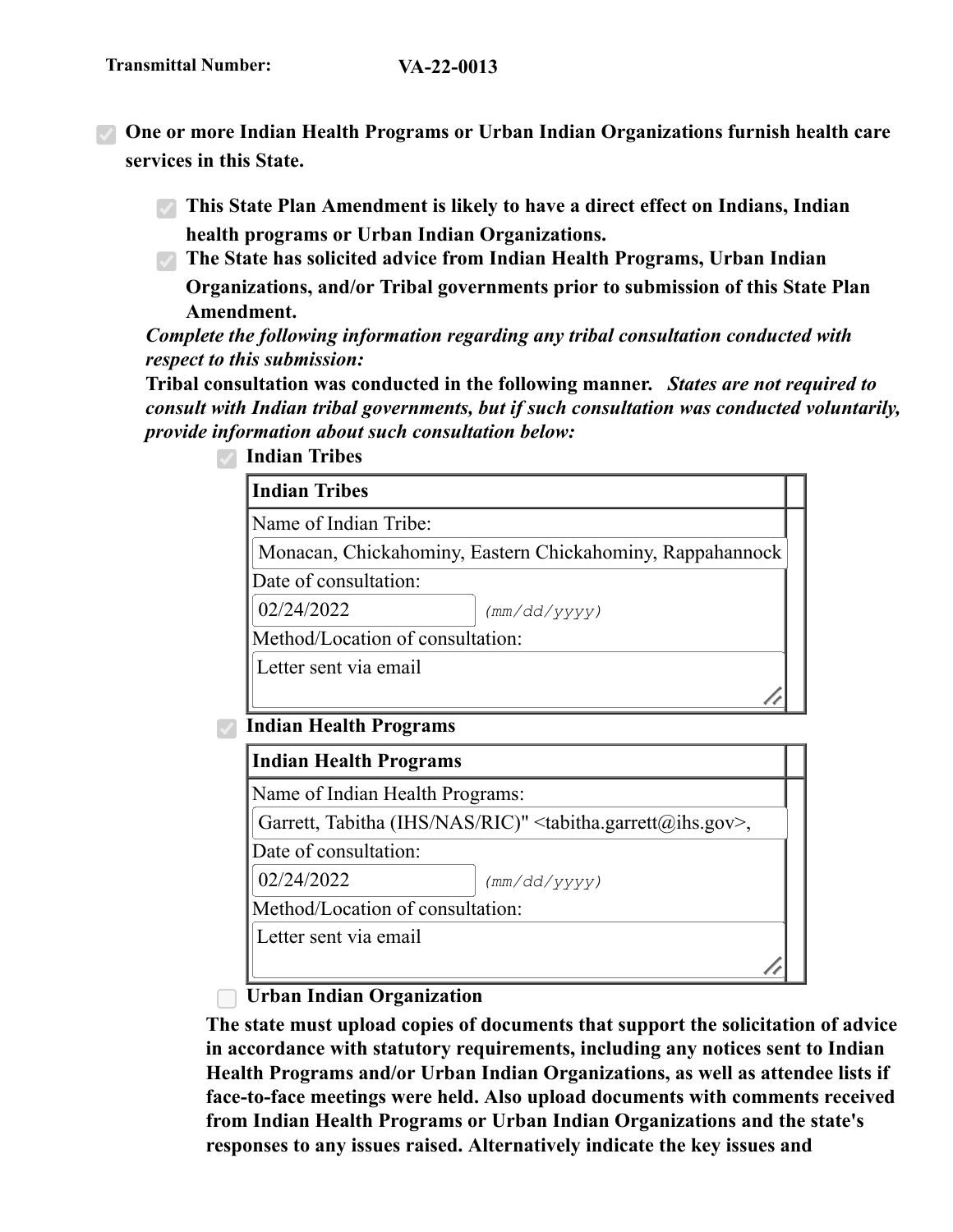**summarize any comments received below and describe how the state incorporated them into the design of its program.**

| <b>Document</b>                                                   |  |  |
|-------------------------------------------------------------------|--|--|
| Please provide a short description of this support document:      |  |  |
| Tribal notice letter.                                             |  |  |
|                                                                   |  |  |
| <b>Uploaded Document Name:</b>                                    |  |  |
| Date Uploaded:                                                    |  |  |
| Tribal Notice letter.pdf                                          |  |  |
| Indicate the key issues raised in Indian consultative activities: |  |  |
| <b>Access</b>                                                     |  |  |
| <b>Summarize Comments</b>                                         |  |  |
|                                                                   |  |  |
| <b>Summarize Response</b>                                         |  |  |
|                                                                   |  |  |
|                                                                   |  |  |
| Quality                                                           |  |  |
| <b>Summarize Comments</b>                                         |  |  |
|                                                                   |  |  |
|                                                                   |  |  |
| <b>Summarize Response</b>                                         |  |  |
|                                                                   |  |  |
|                                                                   |  |  |
| Cost                                                              |  |  |
| <b>Summarize Comments</b>                                         |  |  |
|                                                                   |  |  |
| <b>Summarize Response</b>                                         |  |  |
|                                                                   |  |  |
|                                                                   |  |  |
| <b>Payment methodology</b>                                        |  |  |
| <b>Summarize Comments</b>                                         |  |  |
|                                                                   |  |  |
|                                                                   |  |  |
| <b>Summarize Response</b>                                         |  |  |

V,

V,

V,

X,

V,

h

V,

V,

**Eligibility**

**Summarize Comments**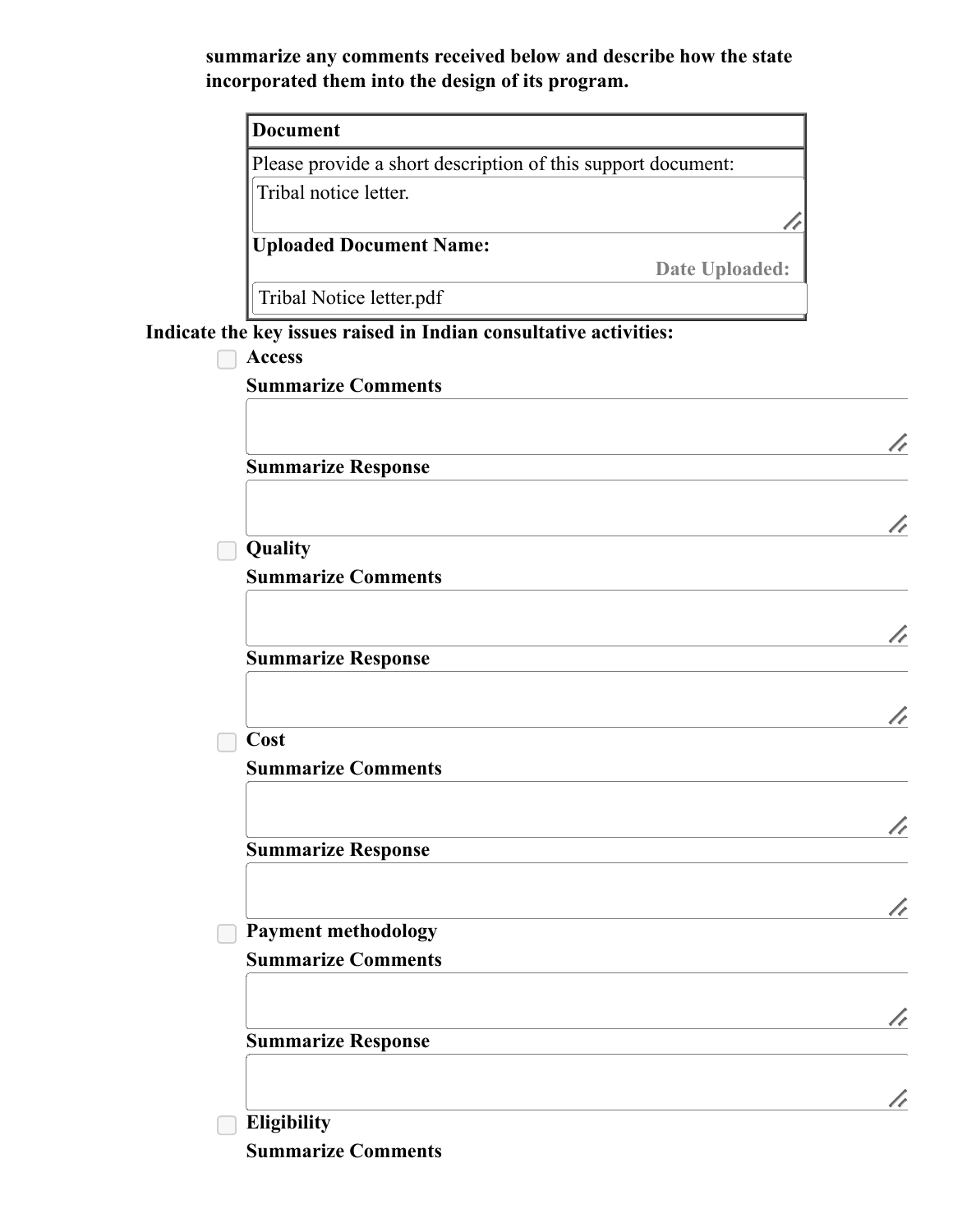| <b>Summarize Response</b> |   |
|---------------------------|---|
|                           |   |
| <b>Benefits</b>           | h |
| <b>Summarize Comments</b> |   |
|                           |   |
| <b>Summarize Response</b> |   |
|                           |   |
|                           |   |
| <b>Service delivery</b>   |   |
| <b>Summarize Comments</b> |   |
|                           |   |
| <b>Summarize Response</b> |   |
|                           |   |
|                           |   |
| <b>Other Issue</b>        |   |

# **Medicaid Alternative Benefit Plan: Summary Page (CMS 179)**

**State/Territory name: Virginia Transmittal Number:** *Please enter the Transmittal Number (TN) in the format ST-YY-0000 where ST= the state abbreviation, YY* = the last two digits of the submission year, and  $0000 = a$  four digit number with leading zeros. The dashes *must also be entered.* VA-22-0013

**Proposed Effective Date**

01/01/2022 *(mm/dd/yyyy)*

# **Federal Statute/Regulation Citation**

Public Law 111 - 148 Affordable Care Act

## **Federal Budget Impact**

**Federal Fiscal Year Amount**

**First Year** 2022

 $$ 0.00$